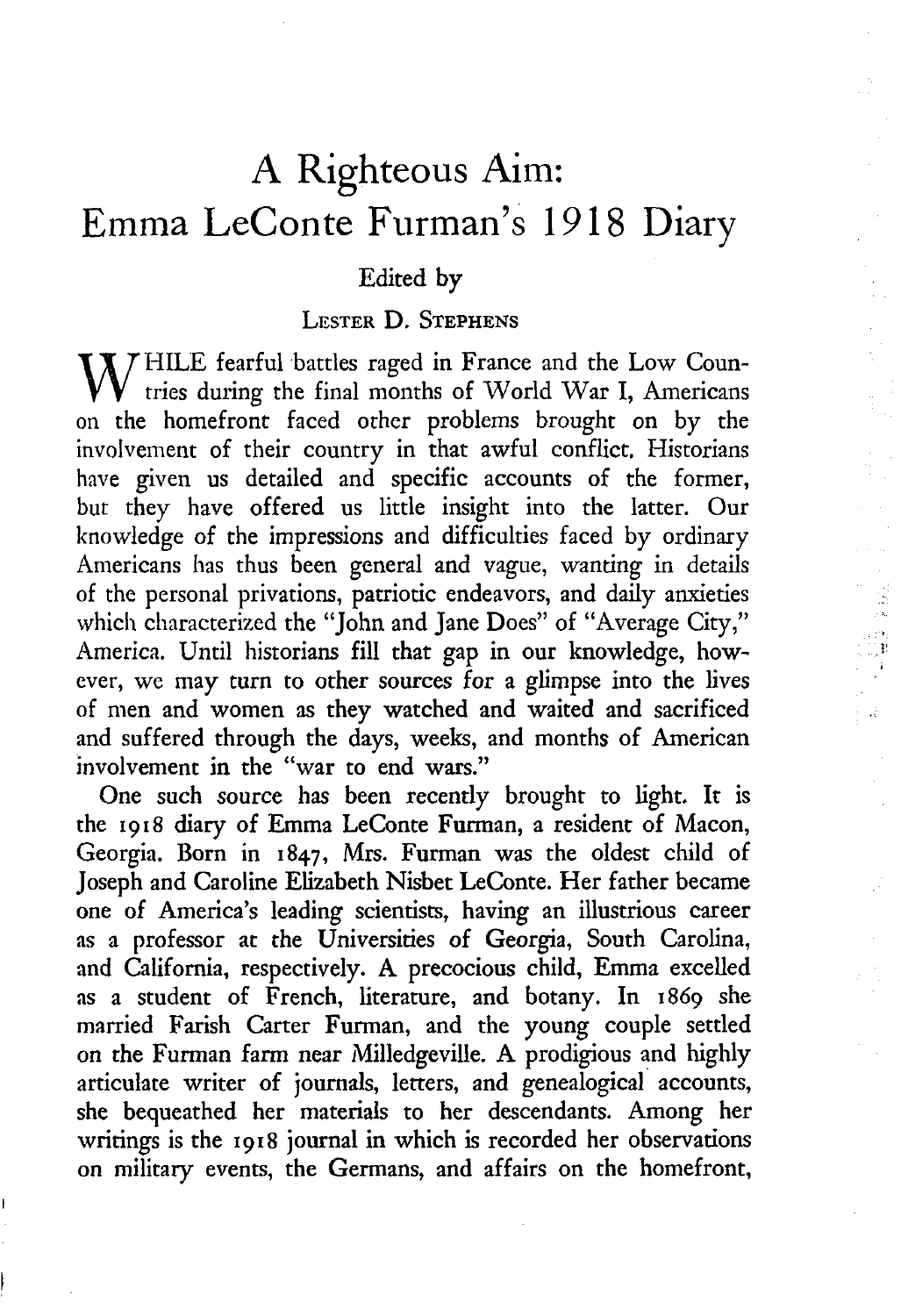**especially in the city of Macon, where she had moved several years before the war.**

**Mrs. Furman's diary also reveals the effects of propaganda upon the American populace. Although German leaders belatedly recognized the importance of propaganda in the war effort, they never quite achieved the success gained through the more** effective and pervasive propagandistic machinery established in **Great Britain, France, and the United States during the years of the first great world-wide conflict.1 But it must be noted that the seventy-year-old Macon resident was no dupe—far from it! Emma Furman was an astute observer of events, and she did not always drink the full glass of controlled communication, as her initial entry clearly indicates. Nevertheless, like other Americans, she had no more reliable sources than those of the daily newspaper, popular magazines, government communiques, and information disseminated through public gatherings where Allied soldiers and auxiliary personnel told their tales.**

**But Mrs. Furman's diary represents much more than a picture of the propaganda promulgated in 1918; it also provides a firsthand account of the patriotic fervor of American women and their efforts in Red Cross work, and it reveals their apprehensions and their adjustments to a life of rationed foodstuffs and fuel shortages. Contrary to old notions of middle-class Southern women as passive homebodies with hands untainted by hard work and minds unspoiled by pragmatic business and economic concerns, many a Southern female was actively engaged in the world of work. Mrs. Furman, in spite of her cultural upbringing as a typical lady of leisure and social gaiety, was no stranger to hard work. Indeed, following the untimely death of her husband in 1883, she operated the family farm until after the turn of the century. As her diary reveals, she and other Southern women were active participants in the movements and events of the early twentieth century. Her diary thus sheds light upon the important role of women in her time. While some of the stereotypic image remained, the Southern female had finally**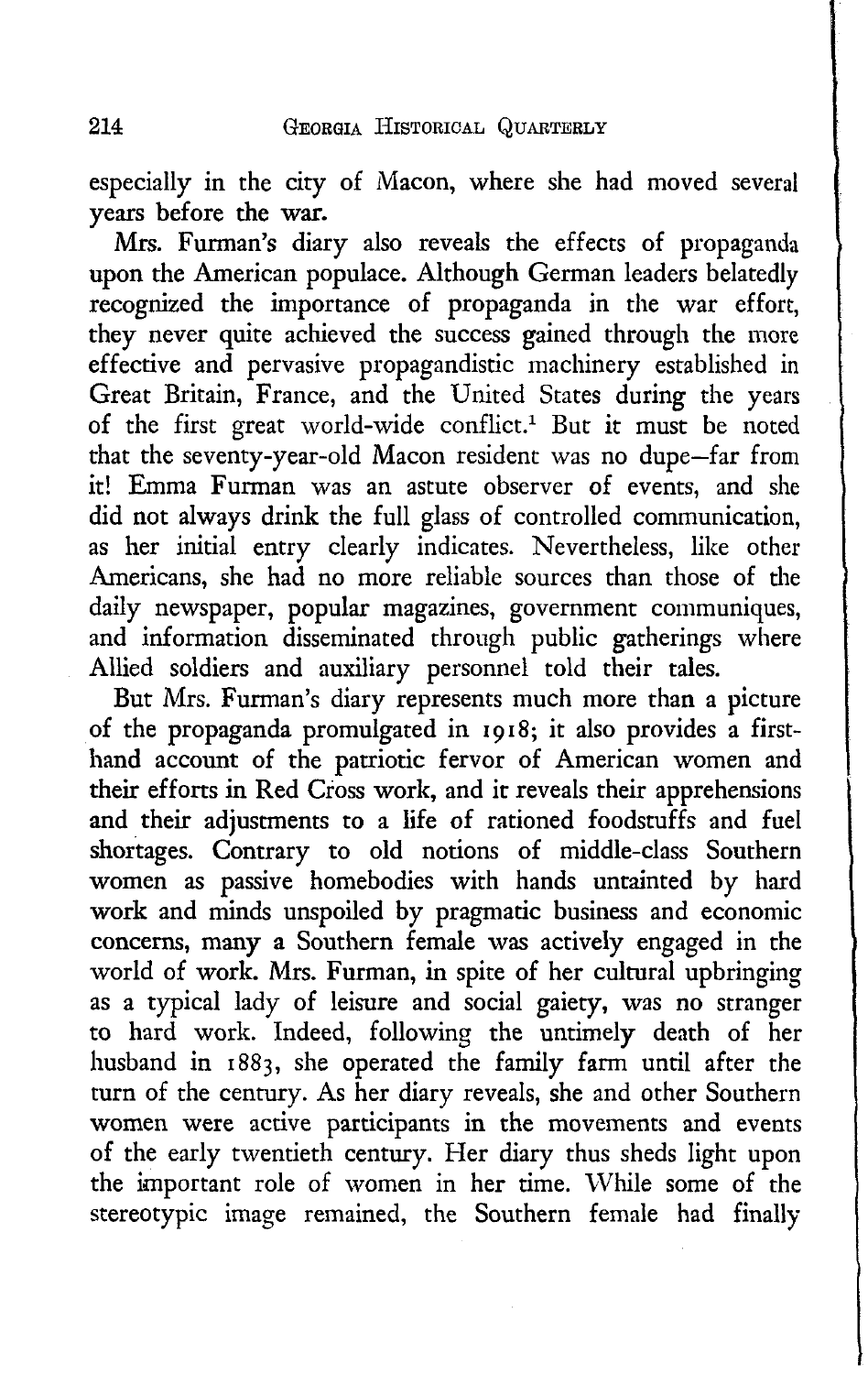**Crowd so great he did not succeed in getting it until after supper. Bess . . . is scraping up the coal dust accumulations in the coal house** and bought two loads of wood. We are also concerned about a **threatened epidemic of meningitis and parents are considering taking children from school. Health authorities have already forbidden children to attend. . . .**

*January 9th. Wednesday . . .* **Lloyd George's speech yesterday and Wilson's today speak the same thing. N [icholas] thinks Wilson should not insist on the restoration of Alsace-Lorraine, but it seems to me if this country is going into the war on high grounds of justice that is one of the first wrongs to be righted. Peace negotiations are renewed between Russia and Germany. The first notice of a Columbus boy dead in France from gun shot wounds brings the** tragedy nearer to us.  $\ldots$ <sup>5</sup>

*January 10th. Thursday . .* **. Weather conditions consistently cold. Still no coal and we have been shivering over wood & coal dust fires. Bess, on my reading from the morning paper that the poor could get a sack of coal for \$i.oo if they would come for it . . . got some, which has been a great comfort today—good lump coal. . . .**

*January 11th. Friday* **. . . Grand news for the Suffrage Cause-Yesterday the National Amendment passed the House of Representatives**!8 **Bess is quite jubilant.**

*January 12th. Saturday* **. . . It is very cold. . . . The forecast is for a further drop tonight. I have kept close to my chimney comer all day. . . .**

*January 13th. Sunday . . .* **Last night was a bitter night—I got between the blankets and put a flannel sacque over my gown and slept comfortably. No one went out this morning. The sun shone bright, but with the fuel situation nobody felt like venturing. It is difficult to keep warm even by the fire. . . .**

*January 17th. Thursday . . .* **The coal situation grows more serious.** We are burning wood & a little coal dust from under the coal **house floor. This morning brings the news that our intelligent government proposes to conserve fuel by making Monday a holiday as well a[s] Sunday & shutting down all business & work with few exceptions—Of all times when work is most needed. N[icholas] said at dinner time that it is raising a howl all over the land especially from Labour. It is certainly a misfortune that the fool Democratic party should be in control at such a critical time as**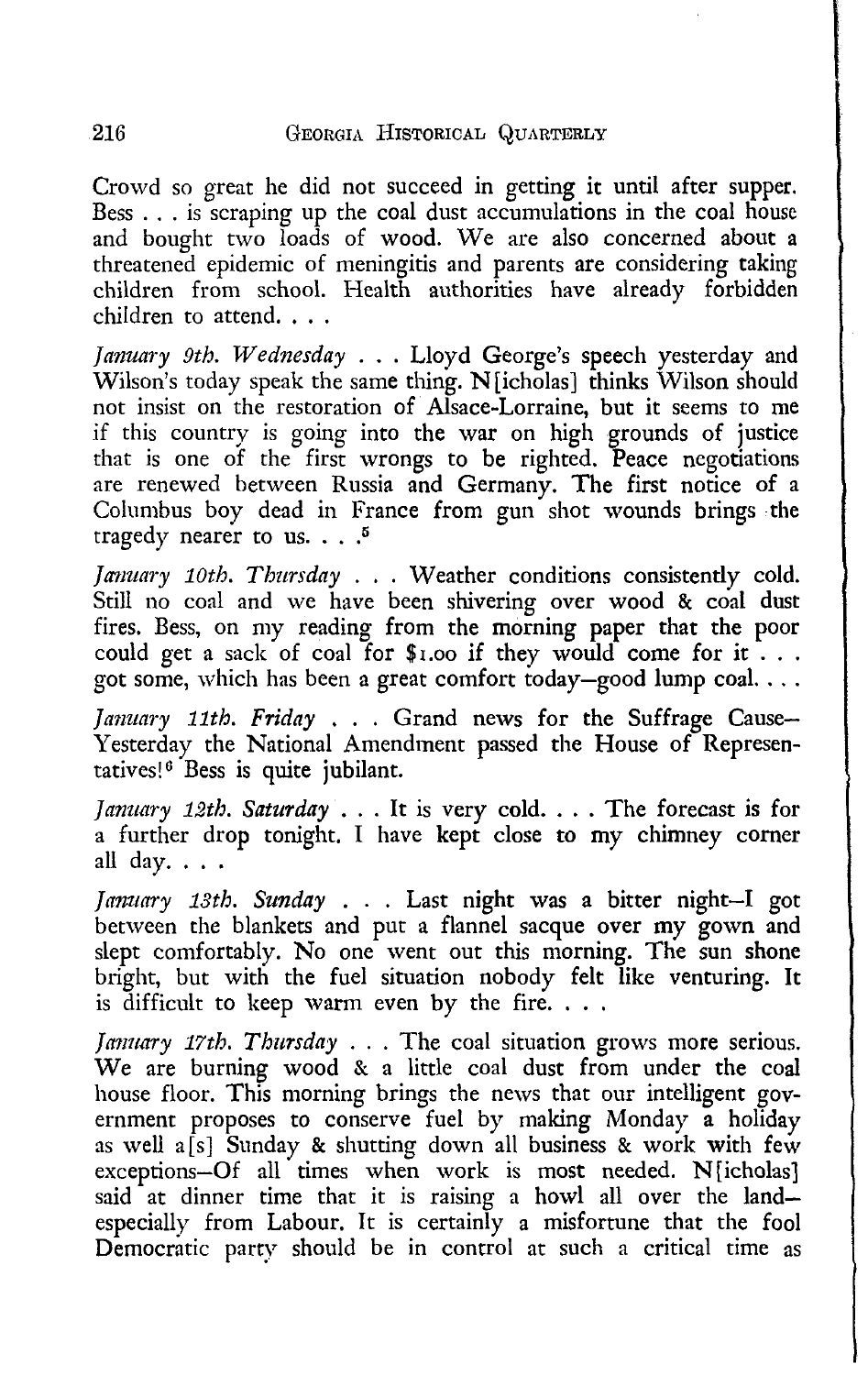**of trouble in both Austria & Germany. It is hard to know what to believe. . . .**

*February 5th. Tuesday* **. . . Spent the morning at the Red Cross** the Vineville Circle—and worked quite steadily.<sup>9</sup> We have a group **of Methodist women who talk a great deal of their Sunday School-Missionary Society & W.C.T.U. work. As I am not up on these topics I can put all my energy in mv work. . . .**

*February 8th. Friday . . .* **Our Red Cross Class was asked to work at Headquarters this morning and Mrs. [R. L.] McKenney took Bess & me down in her car. The big room was very full, It was quite an inspiration to see so many women at work. A couple of Bicycle-Corps women came in uniform and one of them addressed us on the work of that organization. . . .**

*February 11th. Monday . . .* **The news this afternoon is very depressing. Yesterday Ukraine made peace & alliance with Germany and today Russia declares peace and the demobilization of her armies. Of course it seemed inevitable but yet it is very hard and seems to make the war indefinite. It looks as if this country would have to bear the chief burden of it at last. It is a most gloomy outlook however it is to end. . . .**

*February 13th. Wednesday . . .* **Yesterday's war news confirmed that of the evening before. Everyone is much discouraged. The Republican Committee has hastened to follow suit to the Democratic Senate** Committee and endorses equal suffrage. It looks as if it would go **thro' the Senate all right. Bess is quite jubilant. . . .**

*February 16th. Saturday* **. . . Bess went with Nicholas last night to hear Russell (Socialist) speak.10 He very strongly showed that the war is democracy against autocracy and that the burden of winning it is on this country. It is a terrible outlook and we can not see how it will end. But it will end right we know even if the powers of darkness seem to triumph. . . .**

*February 2Sth. Thursday . . .* **There is little to note in the war news. Since the Russians submitted to the Hun peace terms the latter continue their invasion and I suppose will soon be in possession** of Petrograd.<sup>11</sup> Nothing doing on the Western front. Now the **Japs are asking to come in on Siberia to save the supplies at Vlad**ivostok from falling into the hands of the Huns. . .<sup>12</sup>

*March 31st. Sunday . . .* **The papers bring us the last piece of German**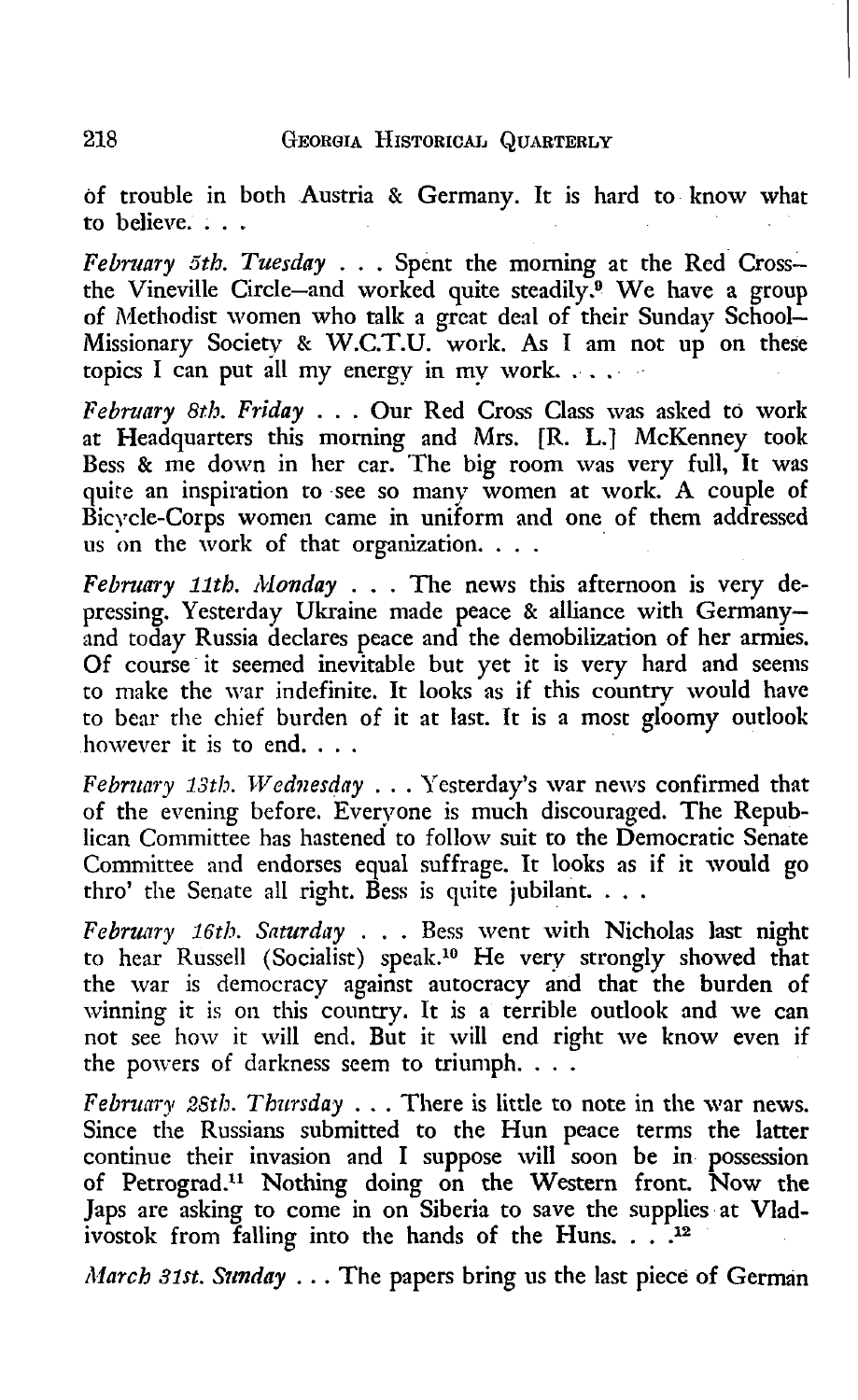*April 14tlo. Sunday* **. . . The war news continues very depressing. The [German] drive continues and the Allies still retreating.**

*April 15th. Monday* **. . . [I] went down to work at the Red Cross with Bess. Kate went with us. They will work at night until this order is filled. . . . I believe the South is at last beginning to realize the seriousness of the war and greater emphasis is being laid on prayer. There are union prayer meetings Sunday afternoons at the Auditorium and daily at the Macon theatre at noon.**

*April 19th. Friday . .* **. The evening papers brought us more cheering news from the front. The allies are holding their line and even pushing back the Germans. It is a blessed thing to feel a bit encouraged.**

*April 23rd. Tuesday . . .* **Very little news from the front—fighting, fighting, all the time, with varying gains on either side.**

*April 24th. Wednesday . . .* **The everlasting "Flu Flu" is over at last, to the great relief of the mothers and, I guess, the children** also. . . . I bought a ticket for the matinée to help the Red Cross. . . . **Bess & Kate went to the night performance.17**

*May 1st. Wednesday . . .* **The news gets better each day. The only thing the Germans have gained is Kemmel Hill [in Belgium]. Poor** Little Hollan<sup>[d]</sup> is finding it harder & harder to preserve her neu**trality and all sorts of wild rumors come from Germany.**

*May 5th. Sunday* **. . . That the strength of the Germans is the definiteness of their evil aim, the weakness of the allies their lack of aim save only that of defeating the Germans in their aim. If only we had a righteous aim . . . a common purpose, the war would soon** end. We need to find out on our knees, to find out what is God's **purpose for us and realize it.**

*May 8th. Wednesday . . .* **The English are having a political mess with the cabinet. There is talk of ousting Lloyd George. I haven't much opinion of George since his appointment of the Bp. [Bishop] of Hereford, but Nicholas says fears are expressed that it is a** plan to pull England out of the war and would mean a compromise peace. . . .<sup>18</sup>

*May 12th. Sunday . .* **. The war news the last days has been quite cheering. At least the great German offensive has failed thus far in its object.**

*May 24th. Saturday* **. . . I went out with them [Bess and Nicholas?]**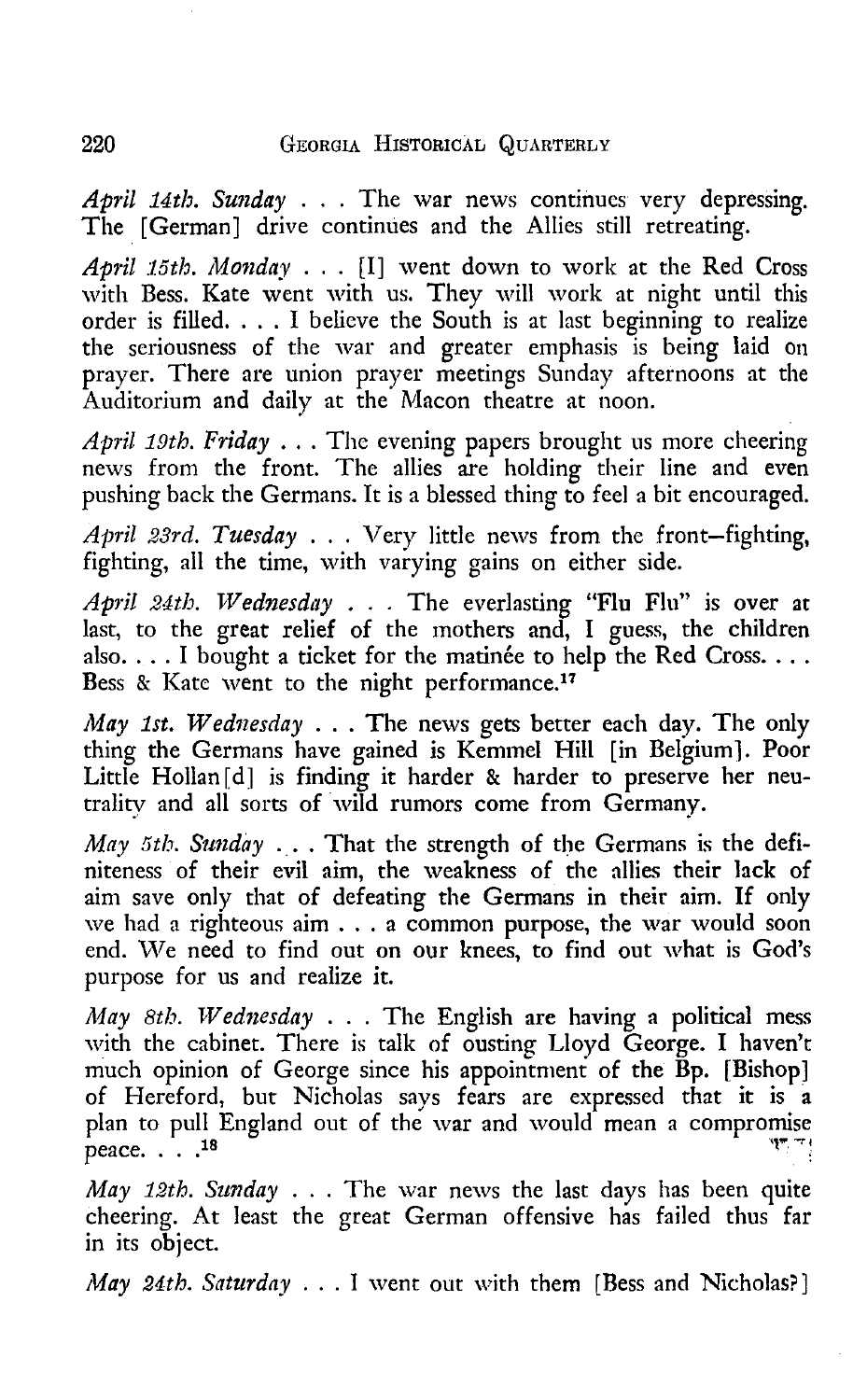**news of Hindenburg's death seems to be confirmed. An apoplectic stroke some time ago**.21

*July 18th. Thursday* **. . . At last we have headlines of a drive by [the French Commander] Foch! It is indeed refreshing. O, if this might only result in the collapse of Germany in France—the prayer that has been with us for so long that the invader might be driven out of the lands he has desolated & into his own territory, be answered at last!. . . .**

*July 26th. Friday . . .* **Worked with Bess at the Red Cross in Vineville**—23 **women working besides Bess directing. I left after** 2**% hours work—**11:30 **[a.m.]. Bess said when she returned at** 1 **[o'clock] that they finished up** 600 **wipes. She also brought back as one of the bits of gossip that Mrs. J. . . N. . . had signed a card for sugar for preserving & got** 25 **lbs., then gave a party to her daughtercake, ice cream & sweets galore, which being noised around she was visited by authority and ordered to show the preserves or the** sugar. Not being able to do either [she] was put under a \$300 **bond. The sugar allowance after Aug.** 1**st is reduced from** 3 **lbs. to 2 lbs. a month per member of family. . . .**

*July 30th. Tuesday . .* **. There was no work at the Red Cross room this morning—all Macon having run out of material. . . . The Germans have got safely out of the trap. It was too much to hope they would not—but at least the drive on Paris is balked. . . . Meantime the American force is pouring in. The Germans still proclaim their readiness to make "an honourable peace"—i.e. give them practical victory. The only peace can be made when they return to their own domains and make a reparation for their wanton wrongs.**

*July 31st. Wednesday . .* **. The Germans are making their stand and the fighting is very severe. The Rainbow Division in which are many Macon boys, is at Fere-en-Tardenois. James LeConte's son Louis is among those killed in action in today's casualty list**.22

*August 3rd. Saturday* **. . . W e had an Extra last night with great headlines showing unexpected advances of the Allies. We went to bed much elated. Wilson will take a hand with the Japs in Siberia helping the Czecho-Slovaks.**

*August 5th. Monday* **. . . I returned thanks in the prayer meeting for the victories of the past two weeks. It now looks as if the Germans would retire north of the Aisne. They have also been pressed back on the English line. There was to be a grand cele-**